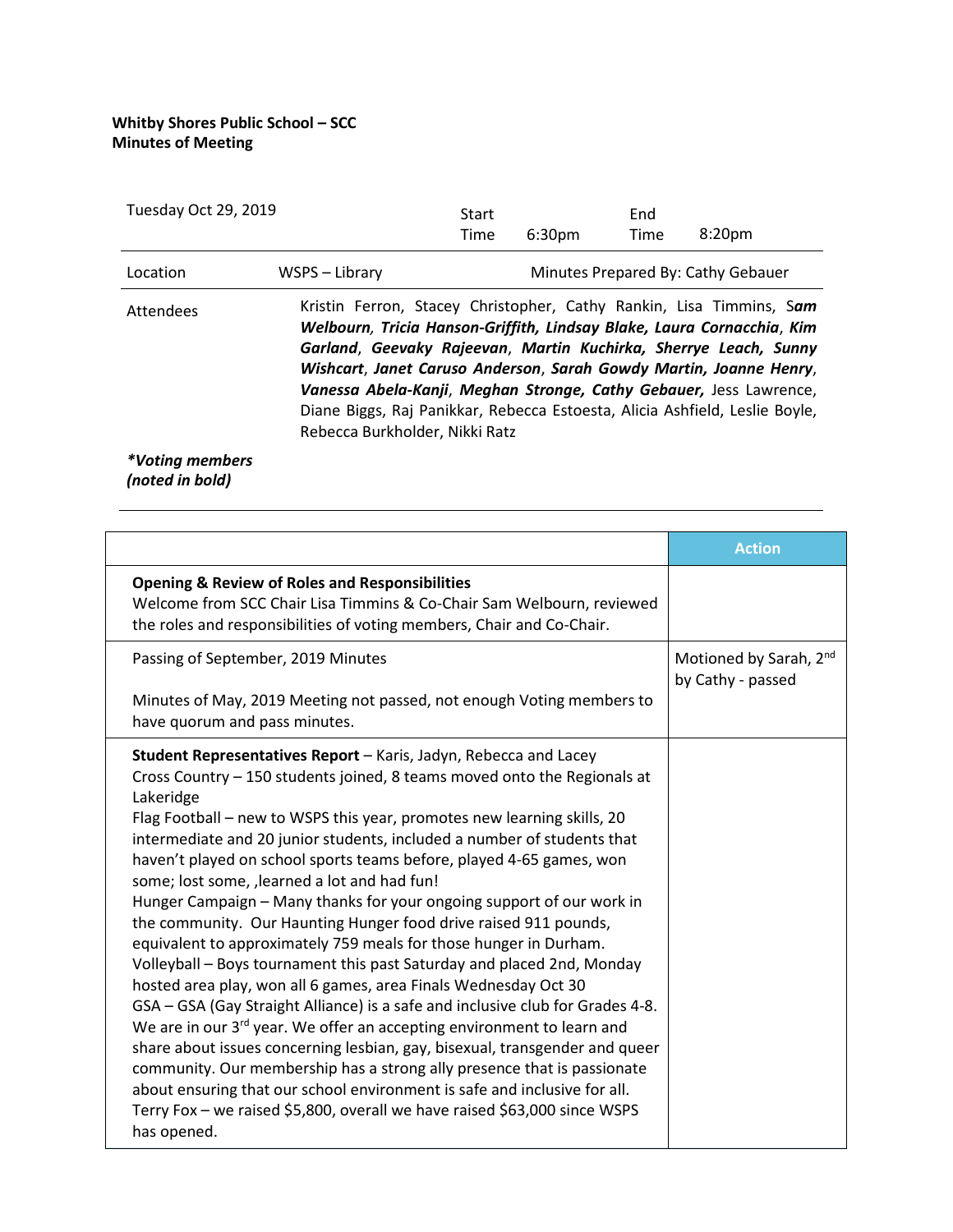|                                                                                                                                                                                                                                                                                                                                                                                                                                                                                                                                                                                                                                                                                                                                                                                                                                      |                                  | <b>Action</b> |
|--------------------------------------------------------------------------------------------------------------------------------------------------------------------------------------------------------------------------------------------------------------------------------------------------------------------------------------------------------------------------------------------------------------------------------------------------------------------------------------------------------------------------------------------------------------------------------------------------------------------------------------------------------------------------------------------------------------------------------------------------------------------------------------------------------------------------------------|----------------------------------|---------------|
| Colouring Club - A colouring club has been started for kids to colour<br>together over lunch<br>History Club - has been organized for those students who showed an<br>interest and wanted to learn more about history                                                                                                                                                                                                                                                                                                                                                                                                                                                                                                                                                                                                                |                                  |               |
| <b>Treasury Report - Tricia</b><br>Reviewed spend from last year -<br>\$11,000 Pizza<br>\$1,200 Vesey Bulbs/ Flowers<br>٠<br>\$5,500 Spark Joy<br>\$3,300 Dance-A-Thon<br>٠<br>\$1,000 Fresh from Farm<br>٠<br>\$1,600 Popcorn<br>\$650 Vandermeer Fundraiser<br>٠<br>\$750 Wok Box<br><b>Current Report:</b><br>Total in account:<br><b>Hold Back:</b>                                                                                                                                                                                                                                                                                                                                                                                                                                                                              | \$6,433.28<br>\$2,300 for pizza; |               |
| Available spending:                                                                                                                                                                                                                                                                                                                                                                                                                                                                                                                                                                                                                                                                                                                                                                                                                  | \$1,500 for float<br>\$2,633.28  |               |
| Administration Report - Kristin and Stacey<br>Extra curricular activities - due to the political climate, we can't push<br>teachers until we understand what's happening, therefore trips will be on<br>hold until we have more information<br>Ski Club - big changes at the board level regarding teacher to child ratio,<br>there is not enough adult supervision (DDSB employees only, board does<br>not allow parent volunteers in the supervision count), also we want to<br>promote inclusivity in our school<br>Highlights from the SCC Spending last year: Kindergarten Stem kits (10-15),<br>outdoor inquiry kits (10)<br>Empowerment - new program around parent engagement, we'll be looking<br>at Spring timeframe.<br>Remembrance Day Ceremony - a family representative from our school is<br>needed to lay the wreath |                                  |               |
| Teacher Report - Cathy Rankin<br>Literacy intervention - Cathy spoke about the need for leveled reading<br>resources in the classroom. There are a lack of resources in some rooms<br>and not enough books for each child at their level. There is a desire for<br>parents to have leveled books come home for reading with parents.<br>This discussion brought about the idea for used book donations to the<br>school. There is a parent engagement opportunity here.                                                                                                                                                                                                                                                                                                                                                              |                                  |               |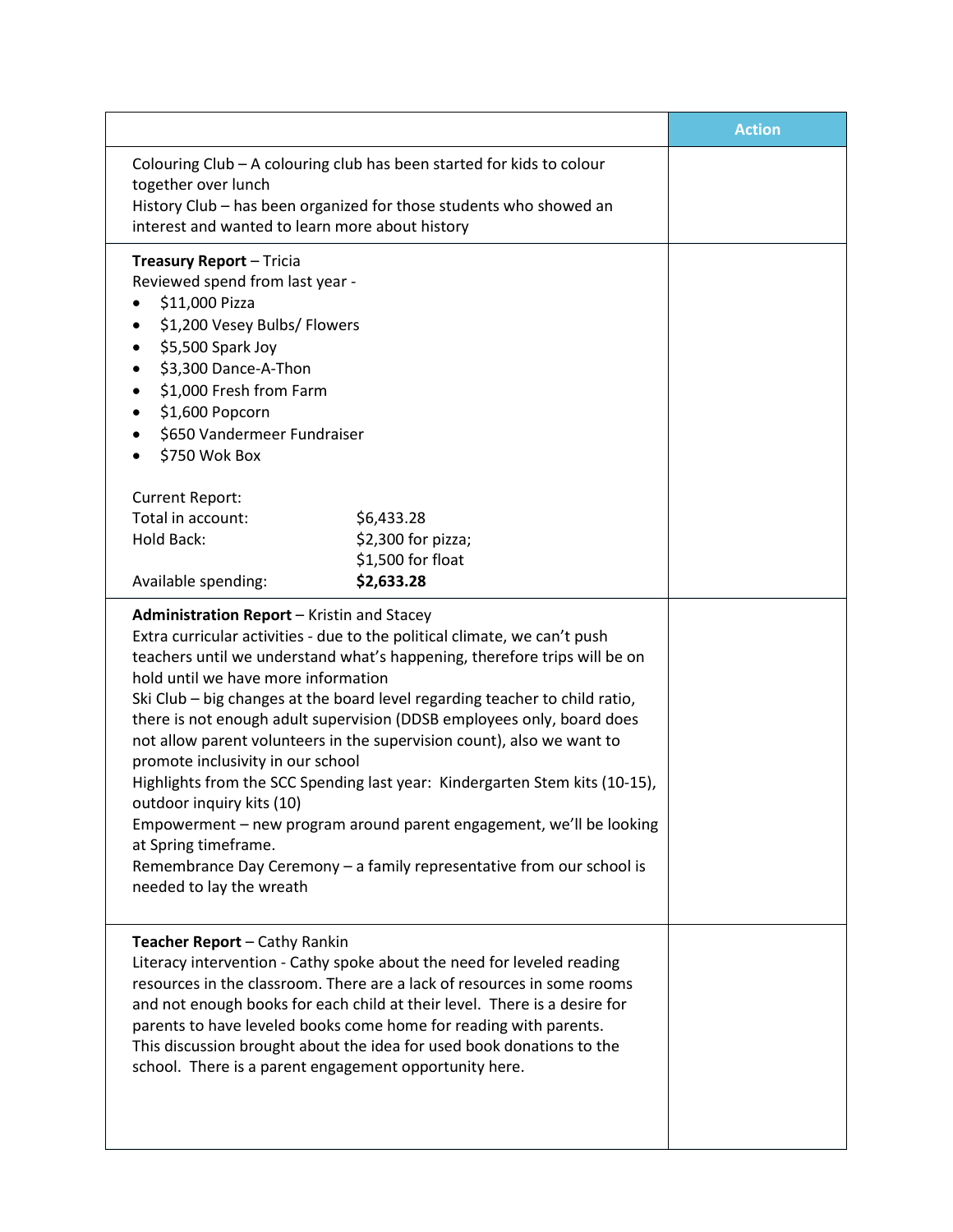|                                                                                                                                                                                                                                                                                                                                                                                                      | <b>Action</b>                                                                                                                                                    |
|------------------------------------------------------------------------------------------------------------------------------------------------------------------------------------------------------------------------------------------------------------------------------------------------------------------------------------------------------------------------------------------------------|------------------------------------------------------------------------------------------------------------------------------------------------------------------|
| Fundraising and Parent Engagement - Sarah<br>Community meeting held on October 25 to kick off. Plan was outlined and<br>activities have been broken up into groups:<br><b>Food Fundraisers</b><br><b>Merchandise Fundraisers</b><br><b>Fundraiser Events</b><br><b>Business Sponsorship</b><br>Engagement<br>More details on the above and the schedule of events can be found in the<br>attachment. |                                                                                                                                                                  |
| <b>Special Needs - Joanne</b><br>Created by a parent of a special needs child to be a parent support group to<br>share ideas, and information/resources.<br>For further information, feel free to reach out to Joanne Henry at<br>joanne.henry@hotmail.com.<br>Sensory room - funded by SCC, a sensory friendly room was developed in<br>the school.                                                 |                                                                                                                                                                  |
| Last meeting Action Item:<br>There is a Facebook Page for the Special Needs group. Anyone who is<br>interested in joining can reach out to Joanne Henry or Jackie Pinto.                                                                                                                                                                                                                             |                                                                                                                                                                  |
| <b>Communications</b> - Lindsay<br>Reflect on better how to communicate with parents, volunteer groups.<br>Not everyone is on Facebook, Twitter.                                                                                                                                                                                                                                                     |                                                                                                                                                                  |
| Proposals - All<br>Proposals brought forth this evening by Cathy Rankin:<br>1- Reading resources \$2,000<br>a. for reading resources (home reading/volunteer reading K to<br>G3)<br>Incubator \$200<br>2-<br>Studying the growth and development of eggs to live chicks<br>а.                                                                                                                        | Motioned by Sarah, 2nd<br>by Marty - passed<br>Motioned by Vanessa,<br>2 <sup>nd</sup> by Lindsay - passed<br>(14 votes yes, 1<br>abstained (Marty<br>Kuchirka)) |
| Parent committee for the donations / donations of Scholastic books                                                                                                                                                                                                                                                                                                                                   | Lindsay/Alicia to<br>coordinate                                                                                                                                  |
| <b>Open Forum/Questions - All</b><br>Does the community understand the Proposal process - may be a good idea<br>to have something in place to help the community understand it better and<br>become more active.<br>What is the Policy on excursions; good idea to review; share more on the<br>policy.                                                                                              | Lisa / Sam                                                                                                                                                       |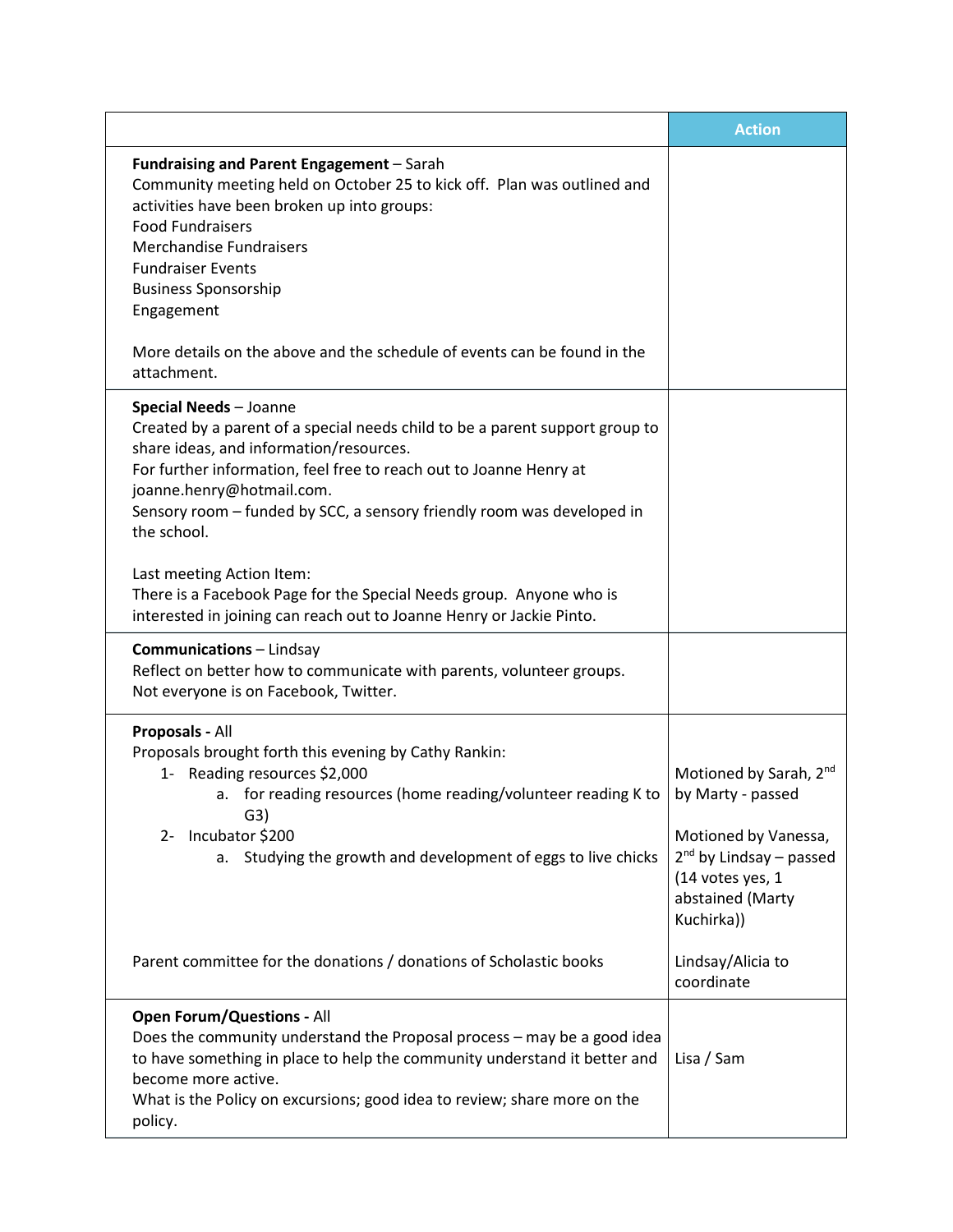|                                                                                                                                                                                                                 | <b>Action</b>                                                                                                                                                                                                                                       |
|-----------------------------------------------------------------------------------------------------------------------------------------------------------------------------------------------------------------|-----------------------------------------------------------------------------------------------------------------------------------------------------------------------------------------------------------------------------------------------------|
| Stacey – all high risk trips have to be approved by the Board – will<br>look into a public document - will follow up / Ski Club - ski club<br>discounts end this weekend - communication go out for the parents | Kristin / Stacey to<br>review and report back.<br>Kristin advised that ski<br>club would not<br>continue this year due<br>to new board<br>implemented ratios for<br>high risk activities. Not<br>enough teachers to<br>make this big<br>commitment. |
| Items at the primary yard not being looked after or returned to the bin after<br>use.                                                                                                                           | Cathy Rankin to look<br>into and advise                                                                                                                                                                                                             |
| Proposal idea - Jungle Sport for k- gr 8, rope climbing structure possible idea<br>for next year.                                                                                                               | Meghan to get more<br>info and look into for<br>next year                                                                                                                                                                                           |
| Holiday Movie – idea to push the movie night from December to January so<br>everyone can participate.<br>Will discuss the decision at the next SCC meeting                                                      | Admin/Sarah / Lisa /<br>Sam to report back.                                                                                                                                                                                                         |
| Park and Ride - how's it going?<br>Working better if we follow procedure. Have to be safe. Has been<br>smoother this year.                                                                                      | Kristin                                                                                                                                                                                                                                             |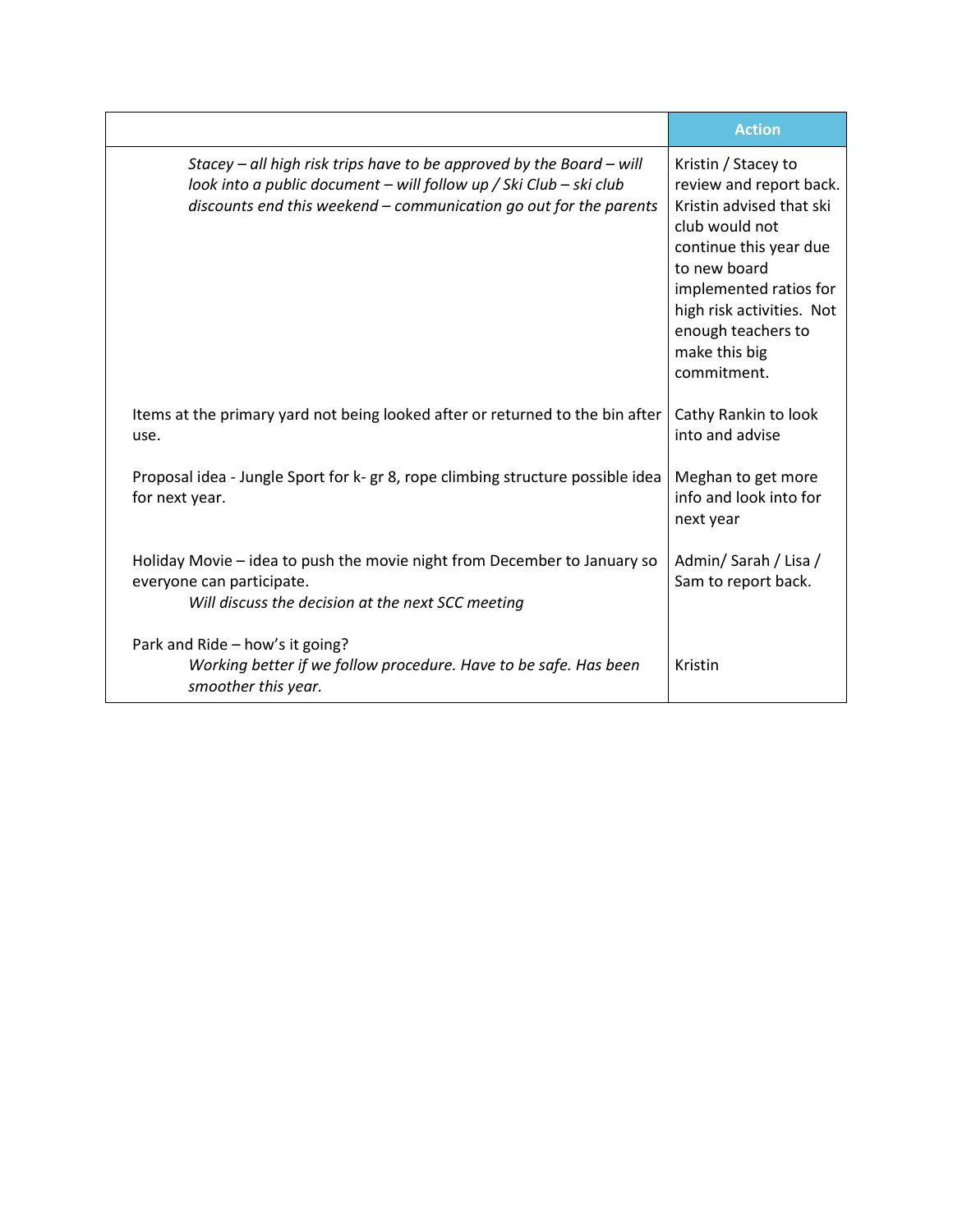## Whitby Shores Fundraising and Engagement Details and Engineer and Engineer and Engineer and Engineer and Engineer and Date Last Updated:2019-10-22<br>
Year 2019 - 2020

*I*

| <b>Topic</b>                           | Category                 | Lead            | Date             | <b>ICAL CUID - CULU</b><br><b>Comments</b>                                                                                                                | <b>Fundraising Target</b> | Actual |
|----------------------------------------|--------------------------|-----------------|------------------|-----------------------------------------------------------------------------------------------------------------------------------------------------------|---------------------------|--------|
| Popcorn                                | Fundraising              | Jill            | Monthly          |                                                                                                                                                           |                           |        |
| <b>Verseys</b>                         | <b>Fundraising</b>       | Alicia          | April            | Feedback seeds did not work - thoughts on instructions                                                                                                    |                           |        |
| Vandermeer                             | <b>Fundraising</b>       |                 | Cancelled        | Other fundraising - should we try something else                                                                                                          |                           |        |
| Spark Joy                              | Fundraising              | <b>Sarah</b>    | May              | Bake Sale, BBQ, Vendors, Silent Auction, Parking, more engagement activities                                                                              |                           |        |
| Pizza                                  | <b>Fundraising</b>       | Lilian / Kristy | <b>Bi-weekly</b> | Fridays - dates set                                                                                                                                       |                           |        |
| Subway/Wok box                         | Fundraising              | <b>Trina</b>    | <b>Bi-weekly</b> | Question on WokBox not from a nut free facility                                                                                                           |                           |        |
| resh Farm                              | <b>Fundraising</b>       |                 |                  | not doing                                                                                                                                                 |                           |        |
| Mable's Labels                         | Fundraising              | Lindsay         | Always           |                                                                                                                                                           |                           |        |
| Cake Walk                              | Fundraising              | Nikki           | 13-Feb           | parents bake nut free cakes. Students buy tickets to place in raffle by each cake.<br>A draw for each cake and cake sent home with student                |                           |        |
| Empowerment/Confidence                 | Engagement               | School Run      | 13-Feb           |                                                                                                                                                           |                           |        |
| Oshawa General Game                    | Fundraising / Engagement | Cathy           | March / April    | Need a date and if Whitby Shores can sing Oh Canada                                                                                                       |                           |        |
| Skate a-Thon                           | <b>Engagement</b>        | <b>Kristy</b>   |                  | <b>Community Event - timing?</b>                                                                                                                          |                           |        |
| <b>ETee</b>                            | Fundraising              | Kristy          | November         | Can this be done before Holiday Season - Great Gifts                                                                                                      |                           |        |
| Muskoka Roastery                       | <b>Fundraising</b>       | Kristy          | November         | Can this be done before Holiday Season - Great Gifts                                                                                                      |                           |        |
| Dance-a-thon                           | Fundraising              | Cathy /Sarah    | March            | Spot Prizes, Pizza Lunch Prize per Division. Principal & VP for the Day                                                                                   |                           |        |
| <b>Boston Pizza Receipt</b><br>Program | <b>Business Sponsor</b>  | Lindsay         | <b>All Year</b>  |                                                                                                                                                           |                           |        |
| Royal Oak Receipt Program              | <b>Business Sponsor</b>  | Sarah           | All Year         |                                                                                                                                                           |                           |        |
| Pin-up and Pompadours                  | <b>Business Sponsor</b>  | Cathy           | <b>All Year</b>  |                                                                                                                                                           |                           |        |
| <b>Barber Shop</b>                     | <b>Business Sponsor</b>  | <b>Lisa</b>     | <b>All Year</b>  |                                                                                                                                                           |                           |        |
| Pet Value                              | <b>Business Sponsor</b>  | Sarah           | All Year         |                                                                                                                                                           |                           |        |
| Box of 30 Gift Cards                   | Fundraising              | Cathy           | January          | A box of cards                                                                                                                                            |                           |        |
| Movie Night                            | Engagement               | Cathy           |                  | 16-Jan Sell Popcorn, Spirit Wear order form sheet                                                                                                         |                           |        |
| Child Safety Speaker                   | <b>Engagement</b>        | Aneez           | $16$ -Jan        | A speaker to discuss the Sex Trade problem and how it is impacting Durham, how<br>to keep our children safe and aware                                     |                           |        |
| Spirit Wear                            | Fundraising              | Lindsay / Aneez | annual           | We'd like to showcase at all school events - concerts, parent interview,<br>engagement days                                                               |                           |        |
| Socks                                  | Fundraising              | Sam             | annual           | 2 vendors identified                                                                                                                                      |                           |        |
| Mom in Hood Pub Night                  | Engagement               | Sarah           | Feb              | Not a school fundraiser to keep inclusive to non-Whitby Shores moms. But a<br>display of School Spirit Wear, order form sheet. Reach out to other schools |                           |        |
| <b>Magazine Order</b>                  | Fundraising              |                 |                  | not happening                                                                                                                                             |                           |        |
| Read-a-thon                            | Engagement               |                 | April            |                                                                                                                                                           |                           |        |

)